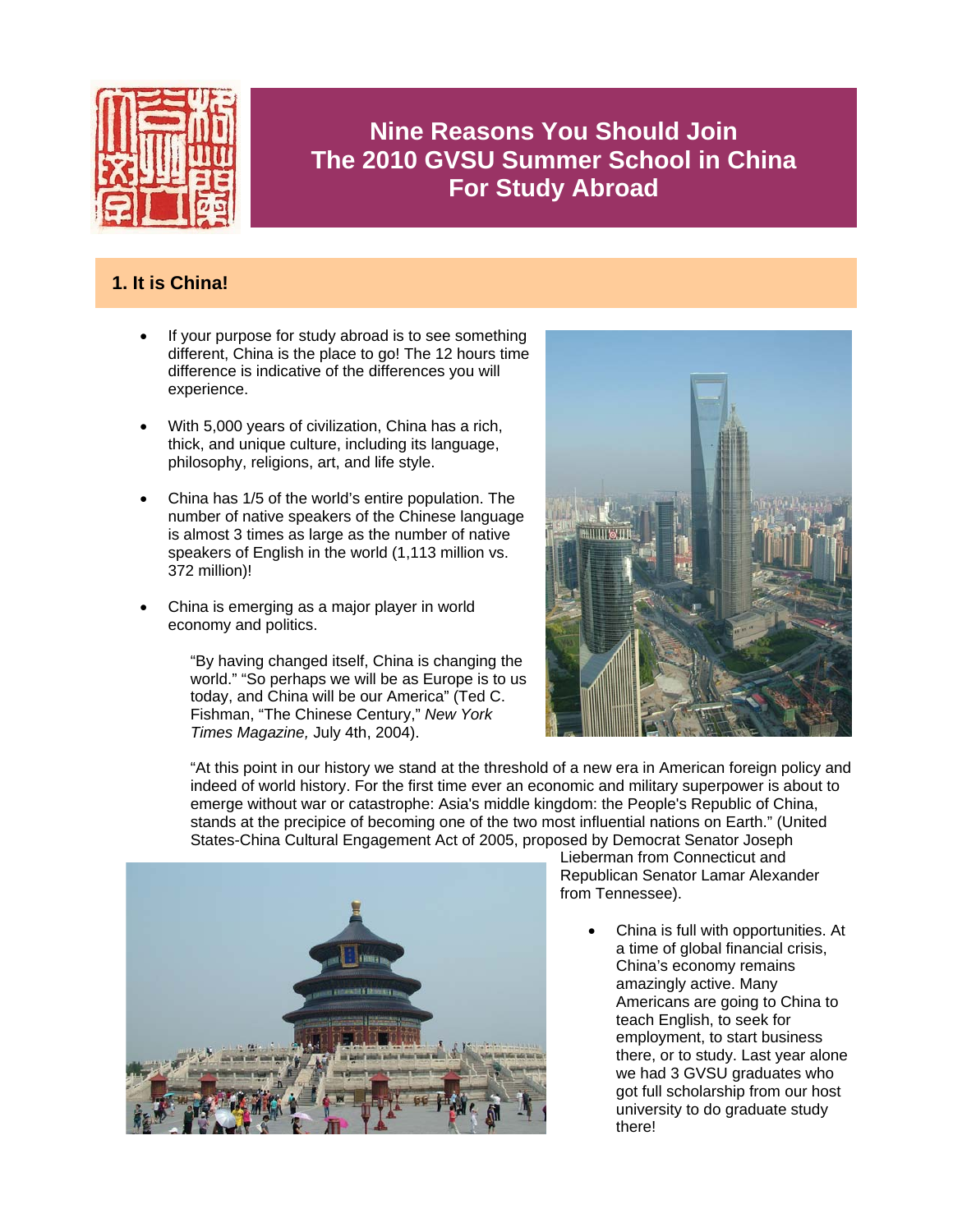#### **2. It Is Located In Shanghai, at ECNU!**

Shanghai to China is like New York to America. A city with 23 million people, it radiates ineffable elegance, sophistication, and vitality. It magically gives one both a homely feeling and a cosmopolitan feeling. Previously known as Paris of the Orient, today's Shanghai makes Paris look pale in comparison.

Our host institution, East China Normal University, is one of the best universities in China. It has been GVSU's partner institution in China since 1997. Known as a "garden university" for its beautiful campus, it now attracts an average of



1,000 international students year round for the great programs it offers, including the university's Global Center for Teaching Chinese to Speakers of Other Languages.

#### **3. It Has Exciting Side Trips!**

The 2010 China Summer School program has multiple exciting side trips.

> The Spring session will have a side trip to Beijing, where we shall visit the Great Wall and spend a night at a farmer's house at the foot of the Great Wall. We will also visit the "Forbidden City", where the emperors used to live. Other than these highlights, we will see the Temple of Heaven, where emperors performed their annual rituals for praying for harvest; Tiananmen Square, the largest public square in the world where many important historical events took place; and the site of the 2008 Olympics.



From Beijing we will take a bus ride to Shanxi, one of the birthplaces of the Chinese civilization with the reputation of a "museum of ancient arts." We will visit Yungang Grottoes in Datong City, the ancient city of Pingyao which was listed as a World Cultural Heritage site by UNESCO in



1997, and Wutai Mountain, one of the four most wellknown Buddhist holy lands of China.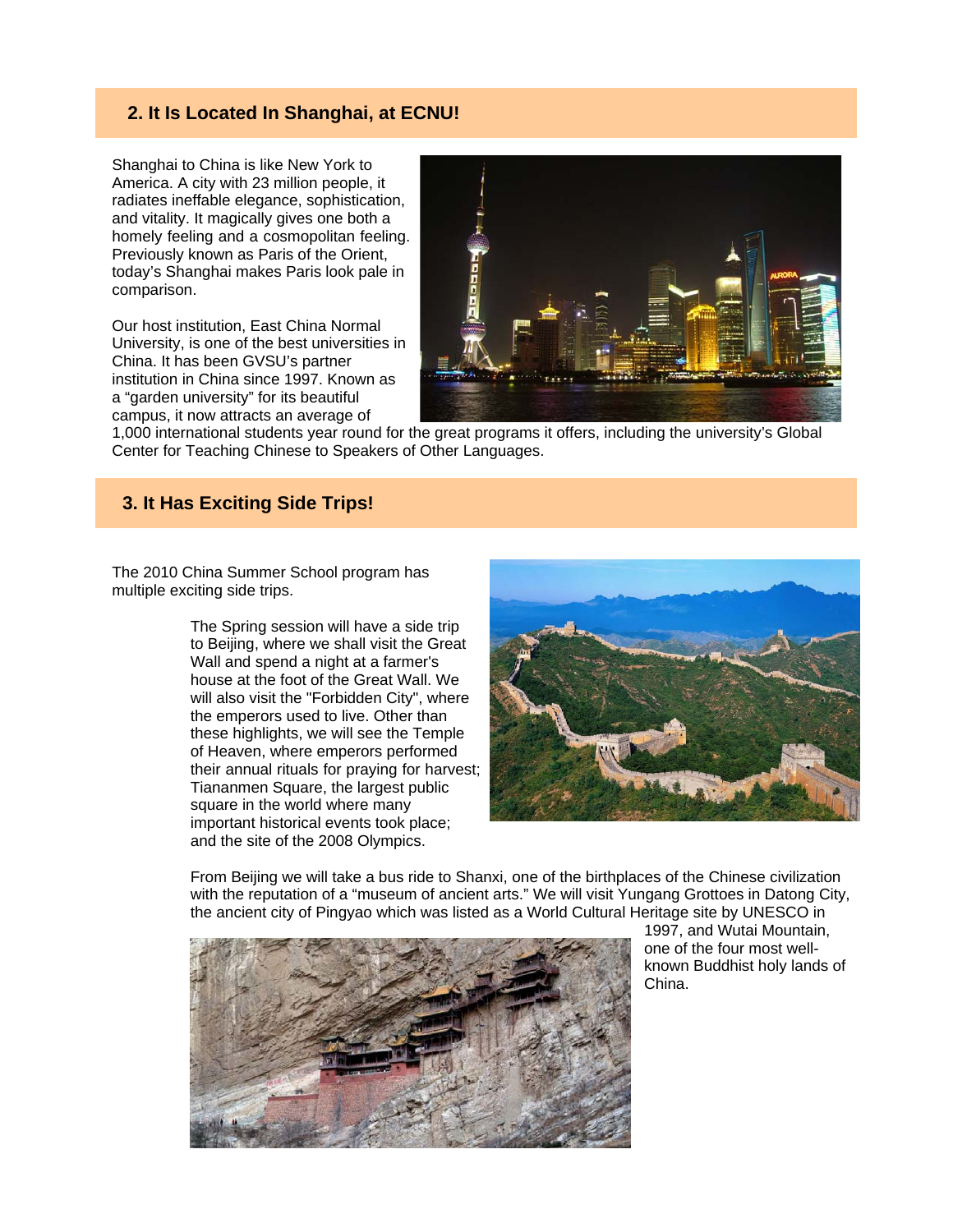

The Summer term field trips will take you to the picturesque views of an ancient capital, Hangzhou, a city known for both its natural

beauty and rich history and culture, and has the reputation of being "Heaven on Earth." The trip will continue to the Yellow Mountain, China's most celebrated mountain for all its grandeur and beauty. In 1990 Yellow Mountain was declared a World Natural and Cultural Heritage by UNESCO Heritage Committee.

The Summer term will also most likely contain a 3 day trip to "China's Hawaii" -- Hainan Island, at the south end of China, a place rich with ethnic minority cultures.

Want to have a glimpse of the past year's program? See video and pictures from the following web sites:

#### http://www.facebook.com/home.php?#/album.php?aid=1127 96&id=695903766

http://www.facebook.com/home.php?#/delamara?v=app\_239 2950137&viewas=695903766



# **4. 2010 World Expo Is There!**



A highlight of the 2010 program is that during the time, the World Expo will be in Shanghai! With 200 expected participating countries and international organizations, the "Olympic Games of the economy, science and technology" will for the first time be held at a developing country! It is worth taking a trip to China just for this event!

You will need to spend 3 days (!) at the Expo to get a good sample of the displays. Here are pictures of the China pavilion

(above), the Denmark pavilion (left below), the Spanish pavilion (center below), and the U.K pavilion (right below).

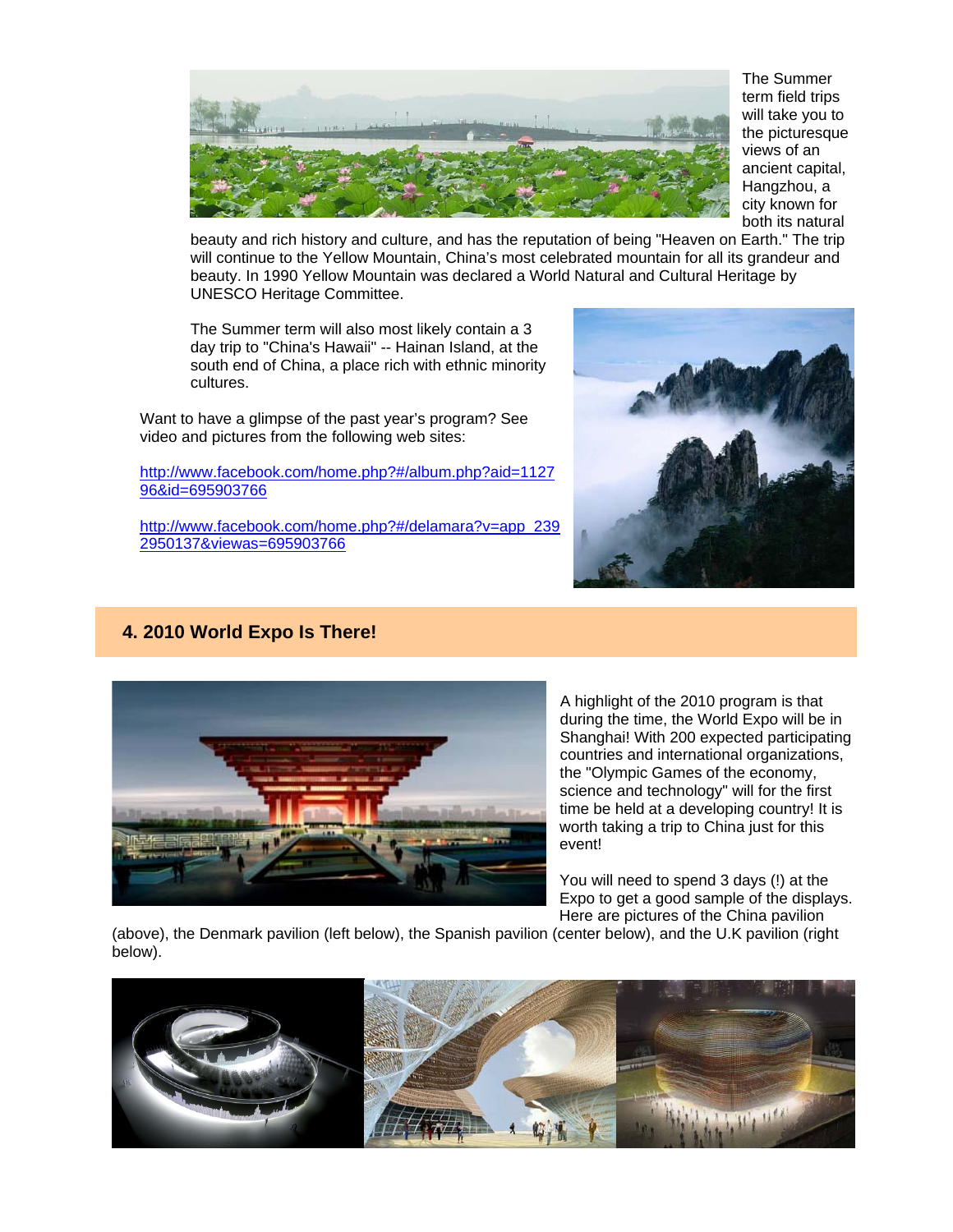# **5. The Program Has Enough Length for A Real Emergence!**

A meaningful study abroad experience requires enough length of stay and travel to make serious emersion into the local culture possible. By offering two consecutive 6 weeks sessions, students are offered not only the flexibility of choosing either the Spring session or the Summer session, but also the possibility of staying in the country for nearly three months to maximize the money's worth and to gain a more in-depth learning experience.

- Spring: May 4-June 12, 2010
- Summer: June 18-July 28, 2010
- Spring and Summer: May 4-July 28, 2010



♦ EAS 201: East Asia in the Contemporary World. *3 credits.*

♦ SS 351: Gender and Family in Third World Development.

♦ PHI 210/EAS 380: Eastern Philosophy. 3 *credits.* 

 ♦ ART 380/EAS 380: Chinese Art. 3 *credits.* Profs. Don and Sharon Kerr

## **6. It Will Be A Big Step Toward Fulfilling Your College Education!**

• The program offers a variety of courses to choose from, and no previous knowledge of the Chinese language is required. Students will register for a total of 5 to 9 credits for *each* session:

Prof. Peimin Ni.

Prof. Geling Shang

3 *credits*. Prof. Yan Yu

 ♦ CHI 180: Survival Chinese. 2 *credits*. Taught by host univ. instructor.



#### **Summer session course options:**

#### ♦ CHI 180: Survival Chinese. 2 *credits.* Taught by host univ. instructor.

- ♦ EAS 301: Masterpieces of East Asian Literature. *3 credits*. Prof. Peimin Ni
- ♦ PHI 380: Comparative Philosophy. *3 credits.* Prof. Geling Shang
- ♦ PLS 283: Chinese Politics and US-China Relations. *3 credits.* Prof. Yi Zhao (the course is

still pending approval)

*\*Courses enrolling fewer than 10 students will be canceled.* 

- By going on this trip you can have the entire gen ed theme requirement fulfilled. Go to http://www.gvsu.edu/studyabroad/index.cfm?id=F0A 840A7-CF3C-0F91-AD6F464F50CBD770 or ask the staff at Padnos International Center for details.
- Internships. The China program also offers internship options. Students on internship in the program will take Spring session courses, followed

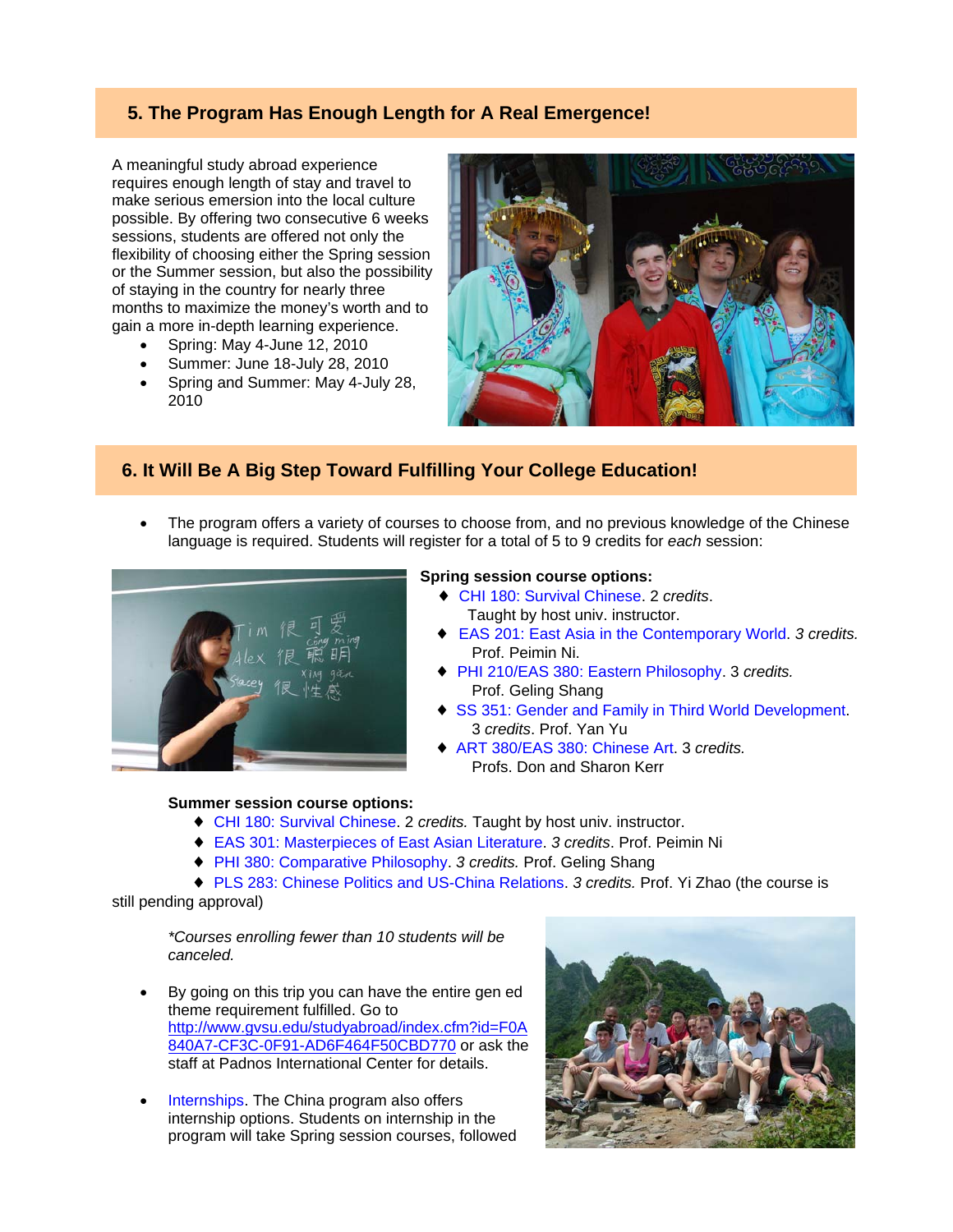by a Summer session internship, with arrangements to still be able to go on the side trips with the group.

- By going on the trip you can fulfill the entire EAS minor core course requirements.
- By going on this trip, a Chinese Studies Major can earn up to 15 credits toward the major (nearly half of the required credits), plus fulfill your study abroad requirement for the major and the opportunity to practice the Chinese language that is actually used in daily life in China.



The program offers unique "On site teaching." Imagine

having a picnic lunch class on the Great Wall to talk about the history and cultural significance of the Wall, or a class on Buddhism in a Buddhist temple, with a monk of your own age as a guest speaker! This kind of learning experience can never be achieved by regular classroom teaching.

## **7. It Is Led by Experts!**

Both Directors of the program, Professor Peimin Ni and Professor Geling Shang, are native Chinese who grew up in Shanghai, know the place and the people there. They will be staying with you, taking you around, and guide you through your experience. This is not something you get when you travel by yourself, or under the guidance of another outsider, or with any tourist group.

• Being the founder of the program, Prof. Ni served as its director since 1995. He is a former Director of GVSU East Asian Studies Program, recipient of Glenn A. Niemeyer Outstanding Faculty Award, a specialist in Early Confucianism, an accomplished



calligraphy artist, a competent teacher of classic Chinese literature, and an author of numerous books and articles on philosophy, particularly on Confucianism.

• Prof. Shang started to be a co-director of the program since 2002. He is an expert on classic Daoism, especially on Zhuangzi and Nietzsche, an author of numerous scholarly books and articles, and a good player of tennis, basketball, and ping pang. His student centered teaching style, extensive knowledge, sense of humor, and relaxed personality makes him a close friend to all his students.

Our other instructors are also highly qualified experts. Both Professor Yan Yu from Sociology Department and Professor Yi Zhao from Political Science Department are native Chinese, with extensive knowledge about the country. Professor Don Kerr and Sharon Kerr are accomplished artists, who have traveled in China and taught Art in Japan for an extended period of time.

#### **8. It Will Be Life Changing!**

All the students who went on the trip loved their experience. Many even have repeated the program by going on the trip twice! Why? Here are some of their remarks:

• "Being in China gave me an overwhelming sense of the grandeur of the world around me, and of how much I have left to learn. I came home with a yearning for some sense of purpose in my life, for some sense of security about who I am and what I am supposed to be doing."